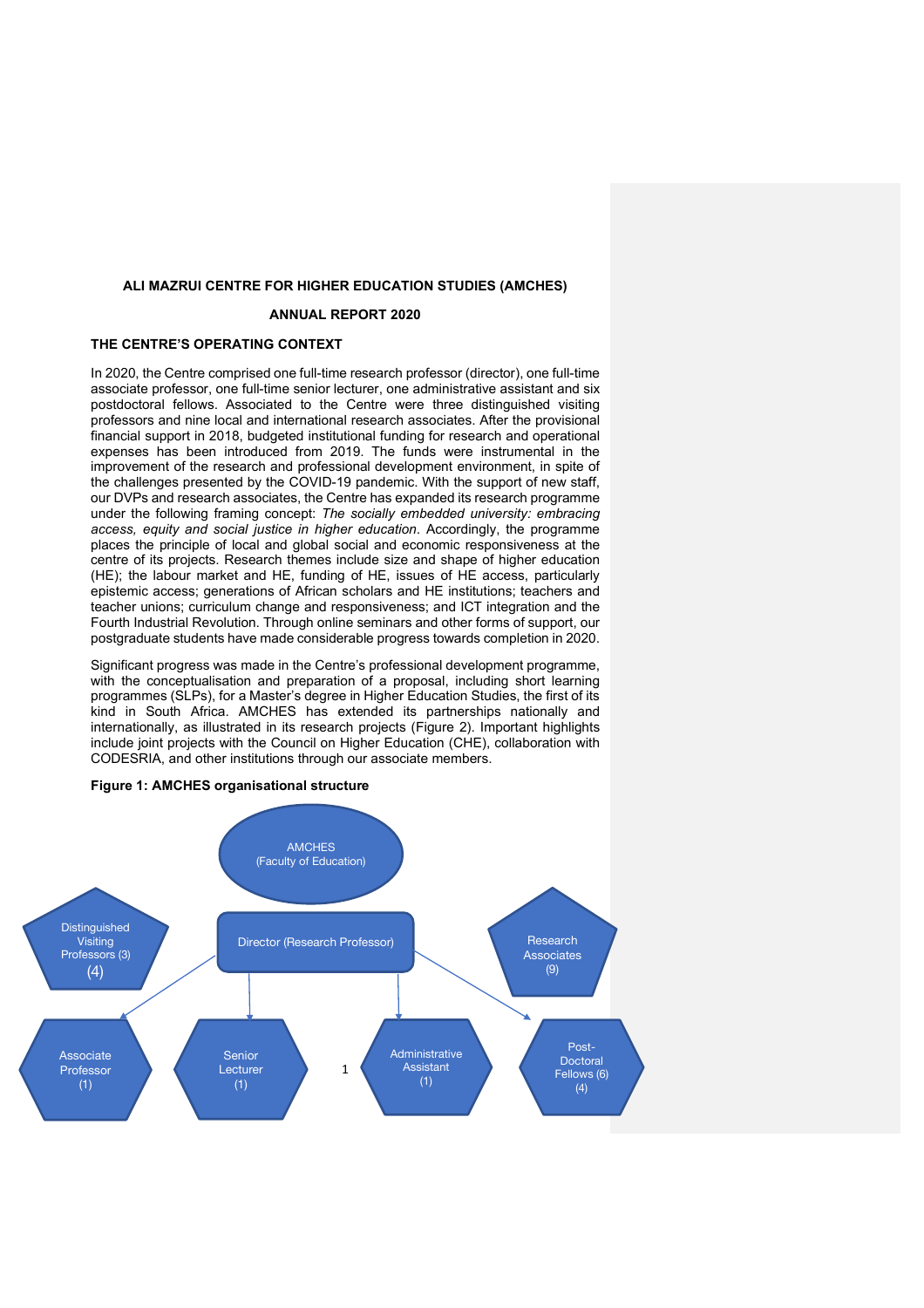### **STRATEGIC PRIORITIES**

The Centre operated in 2020 with the following strategic priorities:

- Increased throughput of postgraduate students
- Improved research quality and productivity
- Policy dialogue and networking
- Professional development
- Improved output in peer-reviewed publications
- Leadership in higher education scholarship
- Strengthened governance and financial sustainability

## **KEY HIGHLIGHTS**

Significant progress has been made by the Centre towards achieving its strategic priorities in 2020. With the onset of the COVID-19 pandemic, we quickly learned to operate in a technology-intensive environment for effective communication, conducting research, online teaching and social interaction.

#### *Increased throughput of postgraduate students*

The nine doctoral students attached to the Centre have made considerable progress in their studies in 2020 (see Table 1 below). Our own doctoral students have also made considerable progress, in spite of personal challenges. Their progress bears testimony to the hard work put in by students, their supervisors and the support provided by the Centre through its various training and scholarship development opportunities (discussed in detail later in the report).

After dramatically battling with his health, Mr Khetsi Lehoko passed on in January, the same week he completed his PhD thesis for submission. It is now being examined for a posthumous degree. After several brain surgeries, Mr Bernard Akala has successfully completed his doctoral studies. Six of the Centre's doctoral students are in the process of drafting their theses, while two have submitted first full drafts, and one is under examination. The Centre's research training programme continues to provide quality support and professional engagement opportunities to postgraduate students, postdoctoral research fellows (PDRFs), research associates and staff. This has taken the form of online seminars and research project-related activities, including writing retreats. A new internship initiative for honours students, in partnership with UJ's Department of Sociology, has been established, wherein students gain valuable work-related experience at the Centre.

| <b>Name of Student</b> | <b>Supervisor</b> | <b>Current Status</b>             | <b>Expected</b><br><b>Completion date</b> |
|------------------------|-------------------|-----------------------------------|-------------------------------------------|
| Bernard Akala          | Prof M Cross      | Completed                         | Graduated                                 |
| Khetsi Lehoko          | Prof M Cross      | Thesis<br>being<br>examined       | Sadly, passed on<br>in January 2020       |
| Naziema Jappie         | Prof M Cross      | Revising thesis                   | December 2021                             |
| Kibashnie Naidoo       | Prof M Cross      | Thesis ready<br>for<br>submission | June 2021                                 |

#### **Table 1: Postgraduate student progress**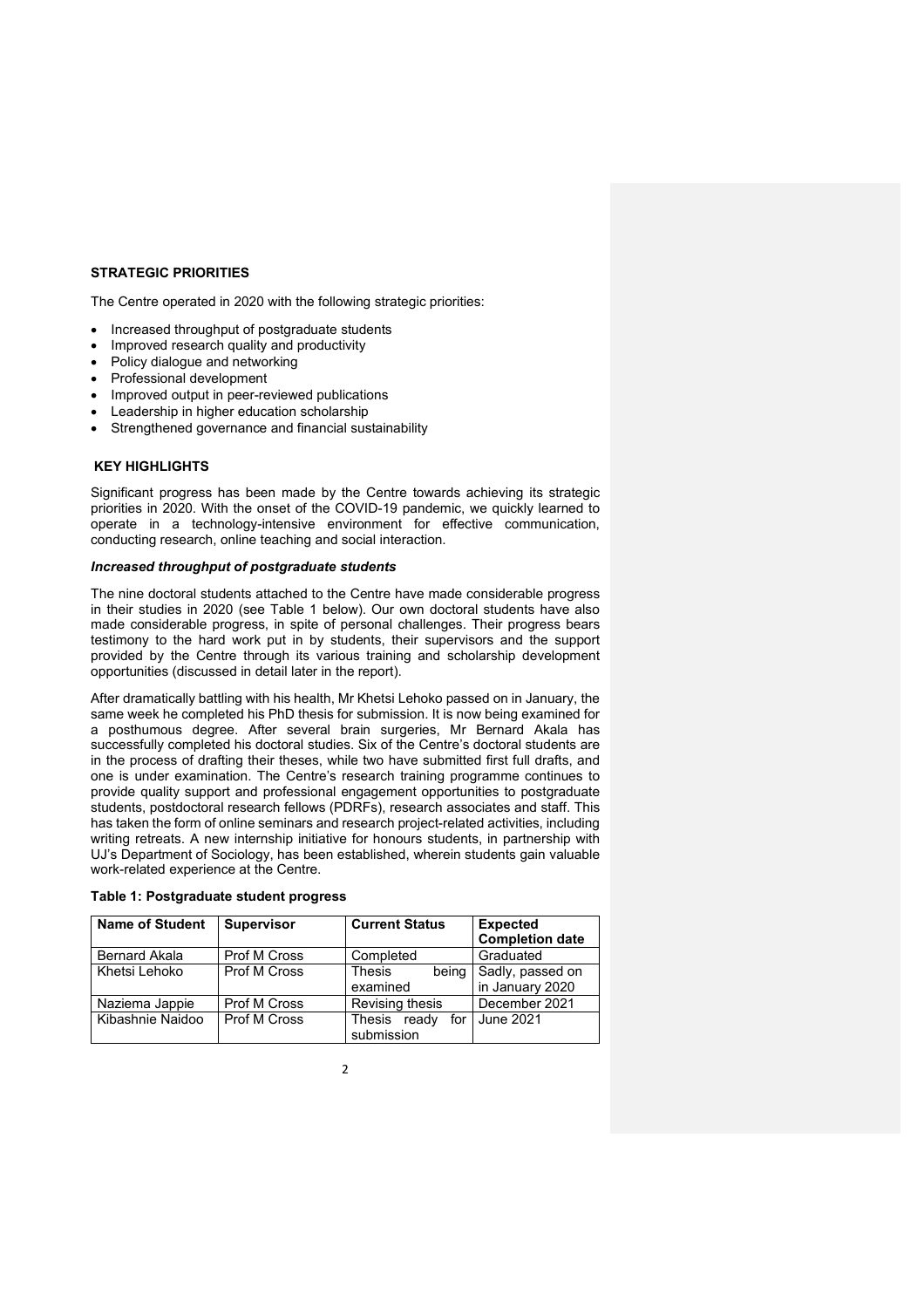| <b>Name of Student</b>         | <b>Supervisor</b>         | <b>Current Status</b> | <b>Expected</b><br><b>Completion date</b> |  |
|--------------------------------|---------------------------|-----------------------|-------------------------------------------|--|
| David Matsepe                  | Prof M Cross<br>Completed |                       | Waiting for<br>graduation                 |  |
| Simon Nenji                    | Dr A Ndofirepi            | Drafting thesis       | December 2021                             |  |
| Eckson Khambule                | Dr A Ndofirepi            | Drafting thesis       | December 2021                             |  |
| Sindi Msimango                 | Prof S Motala             | Completed             | Waiting for<br>graduation                 |  |
| Mzamani Mdaka                  | Prof M Modiba             | Drafting thesis       | December 2021                             |  |
| Elelwani Musetha<br>(Master's) | Prof J Divala             | Completed             | Graduated                                 |  |

#### *Improved research quality and productivity*

The provision of funding and the launch of the Book Series have resulted in several projects that have been completed or are under way at AMCHES. These include:

#### **Completed**

• *The Changing Size and Shape of the Higher Education System in South Africa, 2005-2017*. The report provides an overview of the changing size and shape of the higher education system and associated trends by race, gender, nationality and institution. It covers enrolments, both undergraduate and postgraduate, including by field of study and qualification level; participation, graduation and throughput rates; academic staff, including employment status and staff-to-student ratios; and research, both publication outputs and research master's and doctoral graduates. The report assesses the changes against the targets set in the 2001 National Plan for Higher Education, including the implications of the changes for finalising a framework that gives effect to the policy commitment for the development of a differentiated and diverse higher education system.

#### **Under way**

Student Epistemic Access, which responds to the massive escalation of students' enrolment from marginalised communities with the introduction of free higher education. The project, currently in the data analysis and write-up phase, focuses on undergraduate students in six institutions: Universities of the Witwatersrand, Johannesburg, Pretoria, Limpopo, Western Cape, and Central University of Technology. The unforeseen COVID-19 pandemic has presented challenges, specifically around university priorities and the transition to online activities, which have impacted project progress.

- *Generations of African Scholars and Universities* (Flagship Project 2020-2025): A continent-wide project with the primary objective of documenting the African intellectual legacy, particularly the contribution of African scholars, intellectuals, leaders and institutions to higher education discourse and development. An advert has been issued for two postdoctoral fellowships to work on this project.
- *Creating the New African University:* A concept paper has been developed and a call for contributions will be circulated soon.
- *ICT Higher Education Integration in Times of Social Transition* − *Case Study of Sweden and South Africa:* An attempt to distil key theoretical, strategic and policy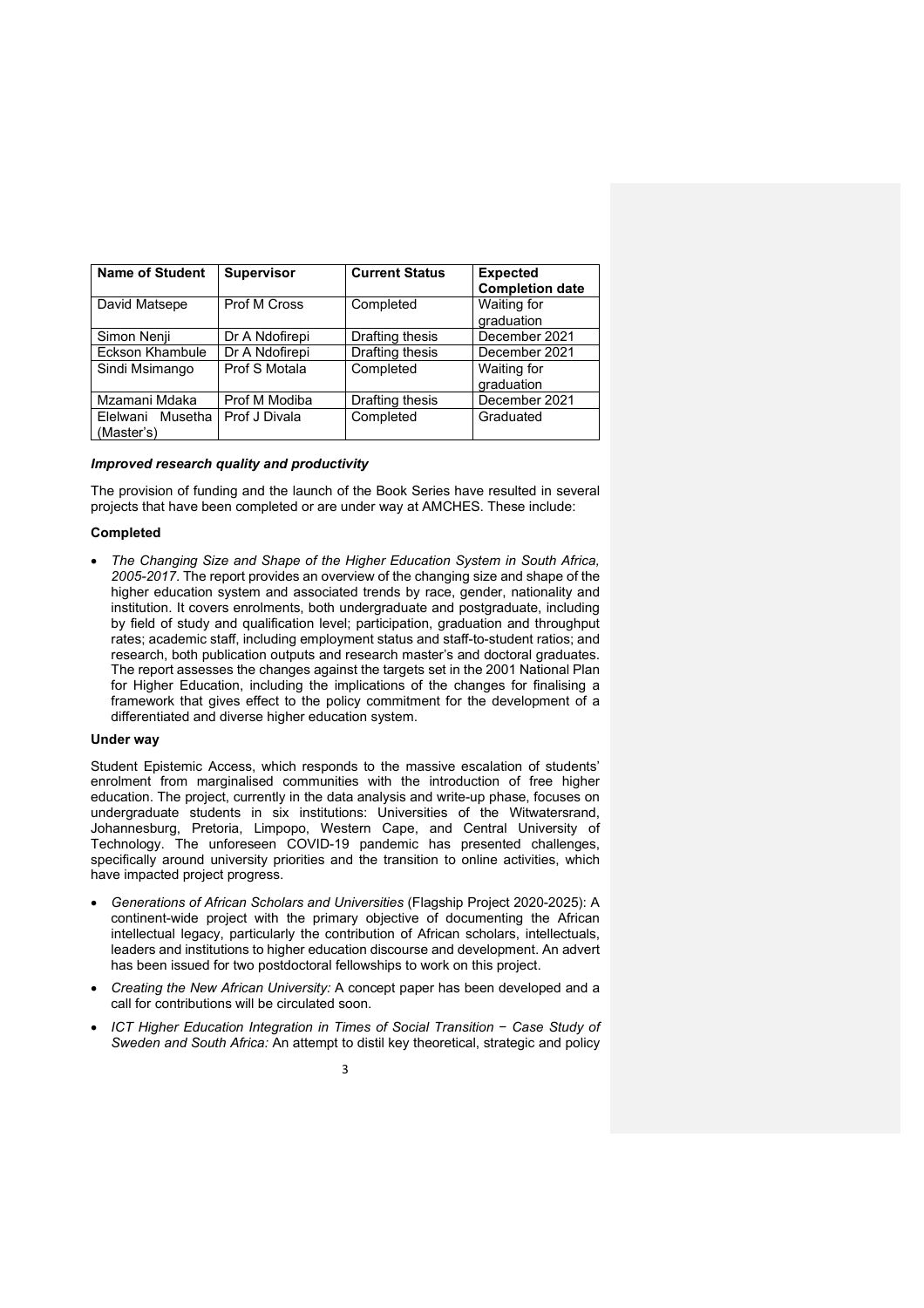lessons from the Third Industrial Revolution as foundations for South Africa's participation in the Fourth Industrial Revolution (4IR).

- *Teaching and Learning in Context:* A book manuscript, entitled *Transformative curricula, pedagogies and epistemologies: Teaching and learning in diverse higher education contexts* by Cross, M., Long, C., Ndlovu, S. and Nyoni, P. (eds.), in press.
- *Teachers and Teachers' unions:* A book manuscript, entitled *The South African Democratic Teachers' Union (SADTU) and the Struggle for Professional Unionism* by Cross, M., Govender, L. and Essop, A (eds.), is under review.
- *Book Series: i) Inclusion as Social Justice: Theory and Practice in African Higher Education* by A. Ndofirepi and M. Musengi (eds.*).* AHE Book Series. Publisher: Brill/Sense (submitted); *ii) Scholarly Engagement and Decolonisation: Views from South Africa, The Netherlands and the United States* by Andre Keet and Michael Cross (Series eds.). Sun Press Publishers (in press); The Responsive University by Chris Brink.

The projects reflect ideas expressed at the launch of the Centre by the Chancellor of the University, Prof Njabulo Ndebele, and the former Vice-Chancellor, Prof Ihron Rensburg, about the value of thinking about the university in its South African and wider African context without forgetting its global dimensions. They also reflect on the opportunities offered by 4IR, emphasised by current Vice-Chancellor, Prof Tshilidzi Marwala, at the same event. Underpinning these projects is also our commitment to innovative and alternative thinking for our epistemological, theoretical and methodological regeneration. Developing, refining and launching these projects have been part of the core activities of the Centre throughout 2020. A decision has been made to pay attention to article publications in high-impact journals.

Enhanced research output is also evident in the work of our six postdoctoral research fellows (PDRFs) and PhD students.

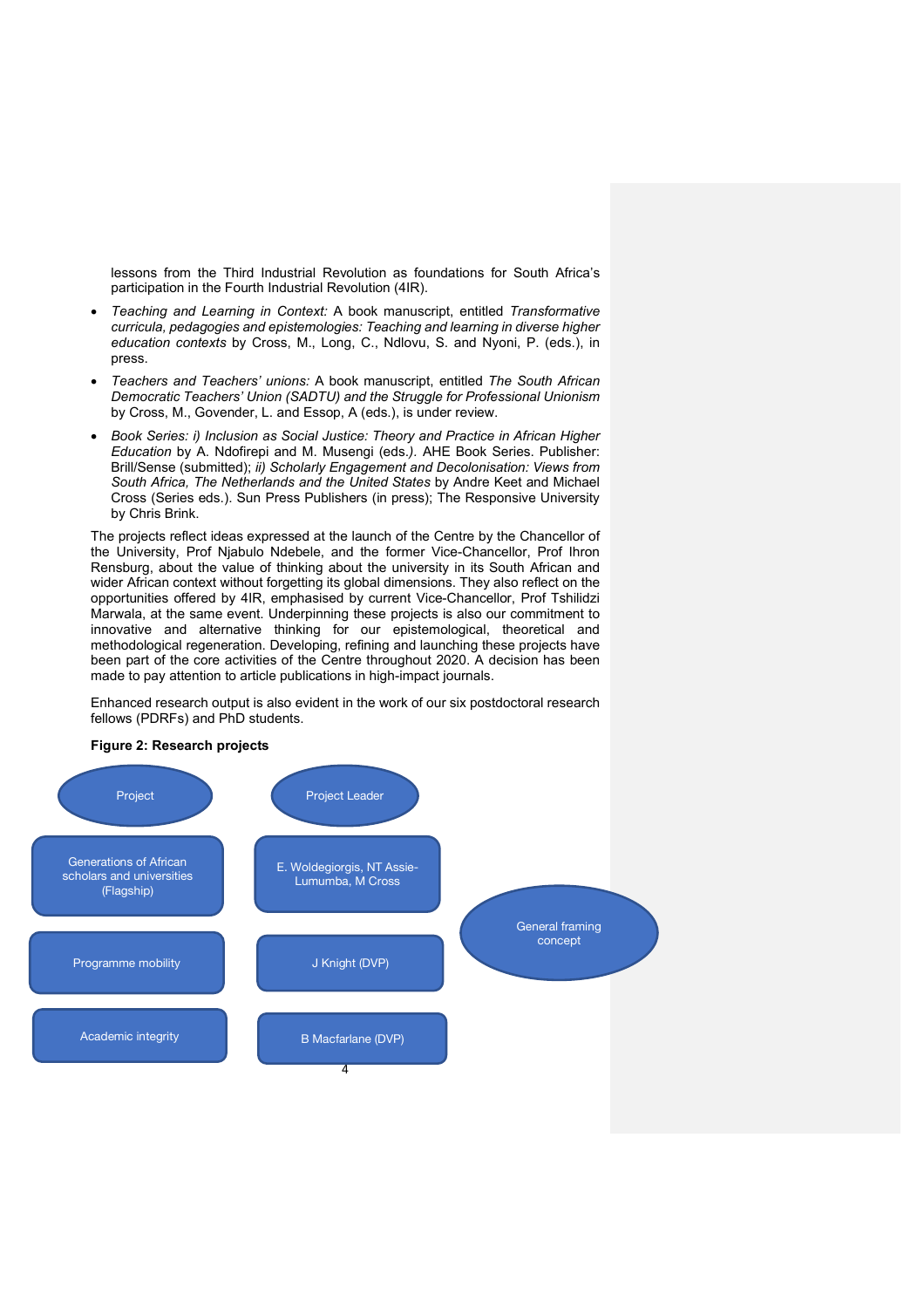

### *Policy dialogue and networking*

In line with our institutional mission, our presence and voice in the policy arena have been extended. The completed *Size and Shape of Higher Education in SA* report adds a carefully researched evidence-based perspective to the problematic of institutional differentiation, with key policy and steering implications. Two other important reports were released by our researchers. The first, *The Policy and Regulative Context of Higher Education in SA*, examines how state policy, regulative and steering mechanisms have impacted on higher education transformation in the country. The second is a contribution to a continent-wide research initiative on *Mapping Higher Education Public Policy in Africa* (MHEPPA), commissioned by the Carnegie Corporation of New York (CCNY) and hosted by the Institute for Post-School Studies (IPSS) at the University of the Western Cape.

Our efforts towards consolidating institutional, national and international networks and policy dialogues, have also grown substantially. At the institutional and national levels, more researchers across the Faculty are participating in the Centre's projects and in our scholarship development programmes. AMCHES is committed to dedicating considerable attention to advance these participatory endeavours. Our collaboration with the Johannesburg Institute for Advanced Studies (JIAS) and the UJ Postgraduate School has also strengthened the Centre's programmes beyond the University, while our collaboration with the Centre for Critical Studies at the Nelson Mandela University (NMU) continued in 2020. An important partnership has been established with the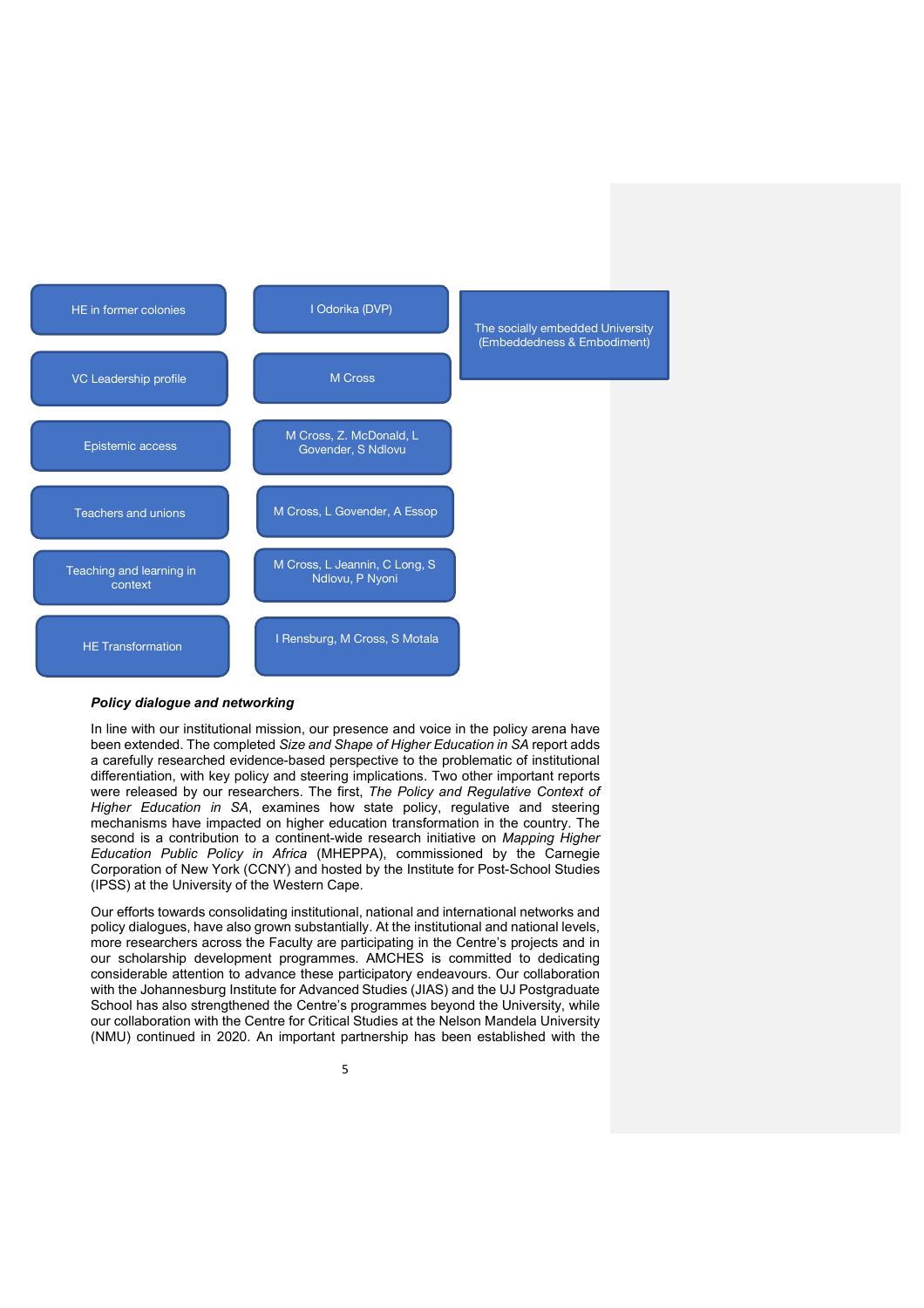newly appointed SARCHi Chair for Teaching and Learning at UJ, Prof Shireen Motala, including research and publishing collaboration. AMCHES is also undertaking joint projects with the CHE on Funding, Labour Market and Epistemic Access.

#### *Professional development*

Professional development has taken off at the Centre. A Master's programme in Higher Education Studies has been submitted to the Faculty for approval, and similar plans are in place for a doctoral programme. This innovative programme is designed to prepare the next generation of scholars, researchers, policy advocates, and leaders in the field of higher education in Africa and beyond. In addition, two senior staff, Prof Michael Cross and Dr Logan Govender, delivered the Curriculum and Educational Change module, part of UJ's Master's programme in Education Curriculum Studies in the second quarter of 2020. This proved to be a baptism fire into the realm of digital teaching in the wake of COVID-19.

## *Improved output in peer-reviewed publications*

Overall research output continues to grow with the following DHET-accredited publications recorded in 2020: 6 books, 23 book chapters, and 15 articles published. In addition, 5 books are in press, and 2 under review. The Centre uploaded for subsidy purposes 32 units: 4 (DVPs); 9 (Research Associates); 10 (PDRFs); 9 (Centre staff and their students), with 5 excluded due to incomplete documentation. The book series projects (with Brill and SunMedia) have elevated the profile of the Centre in providing leadership in scholarship development across the globe. (S*ee Table 2: Publications, Table 3: Postdoctoral research fellows' output and Table 4: PhD students' output*).

| of  <br><b>Type</b><br>publication | Year | <b>Published</b> | <b>DHET</b><br>accredited | n/DHET<br>accredited | <b>Under</b><br>review | <b>Envisaged in</b><br>2021 |
|------------------------------------|------|------------------|---------------------------|----------------------|------------------------|-----------------------------|
| <b>Books</b>                       | 2015 | 0                | 0                         | 0                    | 0                      |                             |
|                                    | 2016 | 1                |                           | $\bf{0}$             | 0                      |                             |
|                                    | 2017 | 6                | 6                         | $\bf{0}$             | 0                      |                             |
|                                    | 2018 | 1                |                           | $\bf{0}$             | 1                      |                             |
|                                    | 2019 | 1                |                           | $\bf{0}$             | 4                      |                             |
|                                    | 2020 | 6                | 6                         |                      |                        |                             |
|                                    | 2021 |                  |                           |                      |                        | 7                           |
| <b>Book</b>                        | 2015 | 1                | 1                         | $\bf{0}$             | 0                      |                             |
| chapters                           | 2016 | 4                | 4                         | $\bf{0}$             | 0                      |                             |
|                                    | 2017 | 15               | 15                        | $\bf{0}$             | 0                      |                             |
|                                    | 2018 | 8                | 8                         | $\bf{0}$             | 0                      |                             |
|                                    | 2019 | 6                | 6                         | $\bf{0}$             | 7                      | 17                          |
|                                    | 2020 | 23               | 23                        |                      |                        |                             |
|                                    | 2021 |                  |                           |                      |                        | 22                          |
| Journal                            | 2015 | $\overline{2}$   | $\mathbf{2}$              | $\bf{0}$             | 0                      |                             |
| articles                           | 2016 | 12               | 12                        | $\bf{0}$             | 0                      |                             |
|                                    | 2017 | 11               | 11                        | $\bf{0}$             | 0                      |                             |
|                                    | 2018 | 6                | 6                         | $\bf{0}$             | 0                      |                             |
|                                    | 2019 | 8                | 8                         | $\bf{0}$             | 5                      |                             |
|                                    | 2020 | 15               | 15                        | $\bf{0}$             | $\bf{0}$               |                             |
|                                    | 2021 |                  |                           |                      |                        | 11                          |

#### **Table 2: Publications**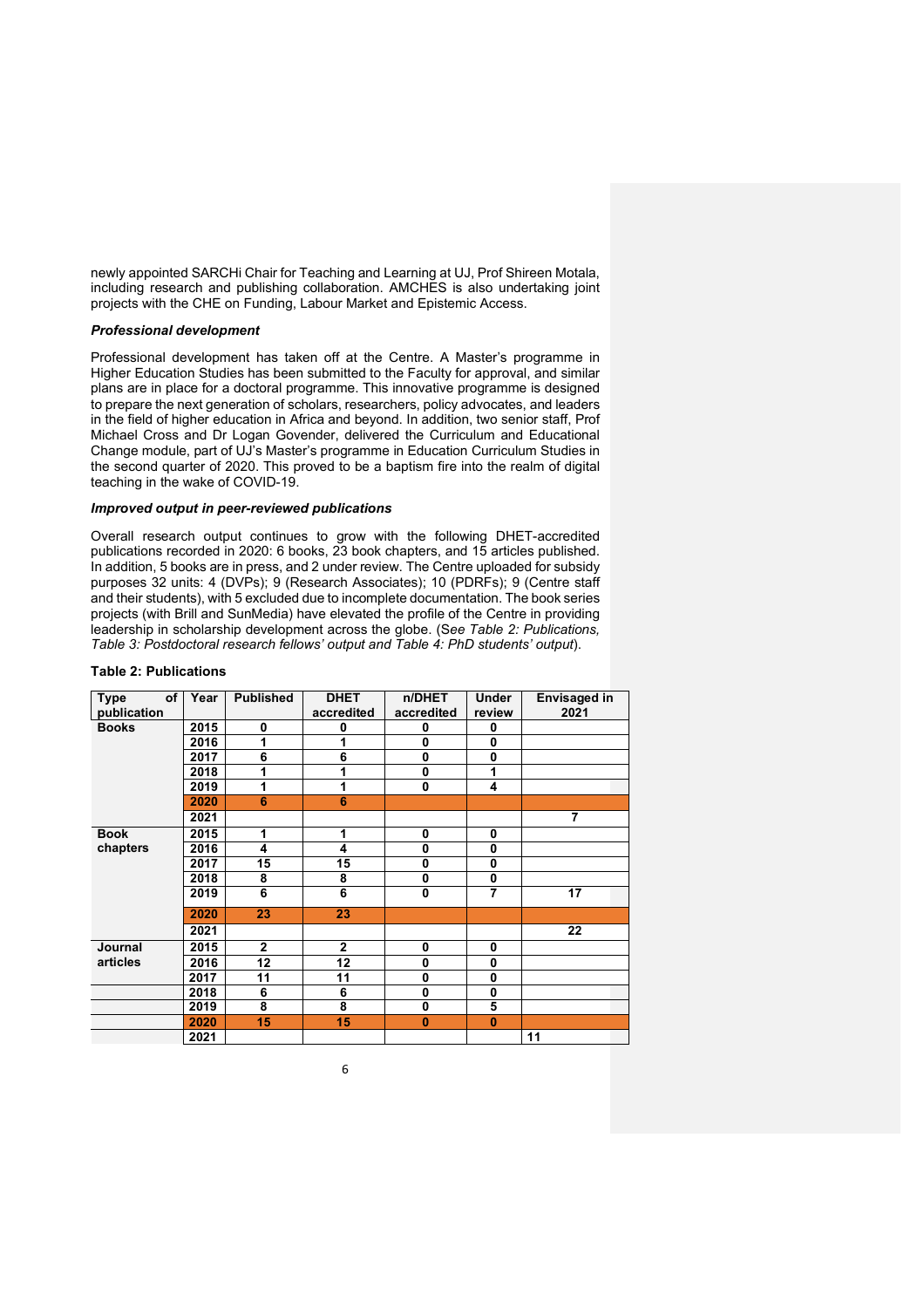The figures on accredited publications in the table do not refer to actual units claimed from DHET. They refer to DHET subsidy eligible publications. It is difficult to predict the contribution of our associate members (DVPs and RAs) and as such, we have excluded them from our envisaged target, although we have been very ambitious in our expectations from them. In the future, we will try to improve on our applications for subsidy. Note that currently the Centre is working on a pool of nine book manuscripts with a selected number of doctoral graduates and scholars from other departments and universities. We hope to publish half of these manuscripts in 2020. We have not included conference proceedings into our research output targets.

|  |  | Table 3: Postdoctoral research fellow output/work-in-progress 2020 |  |  |  |
|--|--|--------------------------------------------------------------------|--|--|--|
|  |  |                                                                    |  |  |  |

| <b>PDRF</b>                                   | Type of<br>publications | <b>Submitted</b> | <b>Under</b><br>review | <b>Accepted</b> | <b>Published</b> |
|-----------------------------------------------|-------------------------|------------------|------------------------|-----------------|------------------|
| Dr<br>Zahraa<br><b>McDonald</b>               | Journal<br>articles     |                  |                        |                 |                  |
|                                               | <b>Book</b><br>chapters |                  | 1                      |                 |                  |
| <b>Sibonokuhle</b><br>Dr<br><b>Ndlovu</b>     | <b>Book</b><br>chapters |                  | $\mathbf{2}$           | 5               | 1                |
|                                               | Journal<br>articles     |                  | 3                      | 1               | $\overline{2}$   |
| <b>Dennis</b><br>Zami<br>Dr<br><b>Atibuni</b> | <b>Book</b><br>chapters |                  |                        |                 | 1                |
|                                               | Journal<br>articles     | $\bf{0}$         | 4                      | 0               | 1                |
| <b>Phefumula</b><br>Dr<br><b>Nyoni</b>        | <b>Book</b><br>chapters |                  |                        |                 | 1                |
|                                               | Journal<br>articles     |                  | 1                      |                 |                  |
| Dr<br>Hlengani<br><b>Balovi</b>               | Journal<br>article      |                  |                        | 1               |                  |

**Table 4: PhD students' output/work-in-progress 2020**

| <b>Name</b>   | Type of<br>publication | <b>Submitted</b> | Under<br>review | Accepted | <b>Published</b> |
|---------------|------------------------|------------------|-----------------|----------|------------------|
| Naziema       | <b>Book</b>            |                  |                 |          |                  |
| Jappie        | chapter                |                  |                 |          |                  |
| Khetsi Lehoko | <b>Book</b>            |                  |                 |          |                  |
|               | Chapter                |                  |                 |          |                  |
| David Matsepe | Journal                |                  |                 |          |                  |
|               | Article                |                  |                 |          |                  |

## *Leadership in higher education scholarship*

The Centre has also set as one of its strategic priorities the promotion of scholarship of higher education nationally and internationally. An important measure of progress in this regard is displayed in our higher education book series with the release of two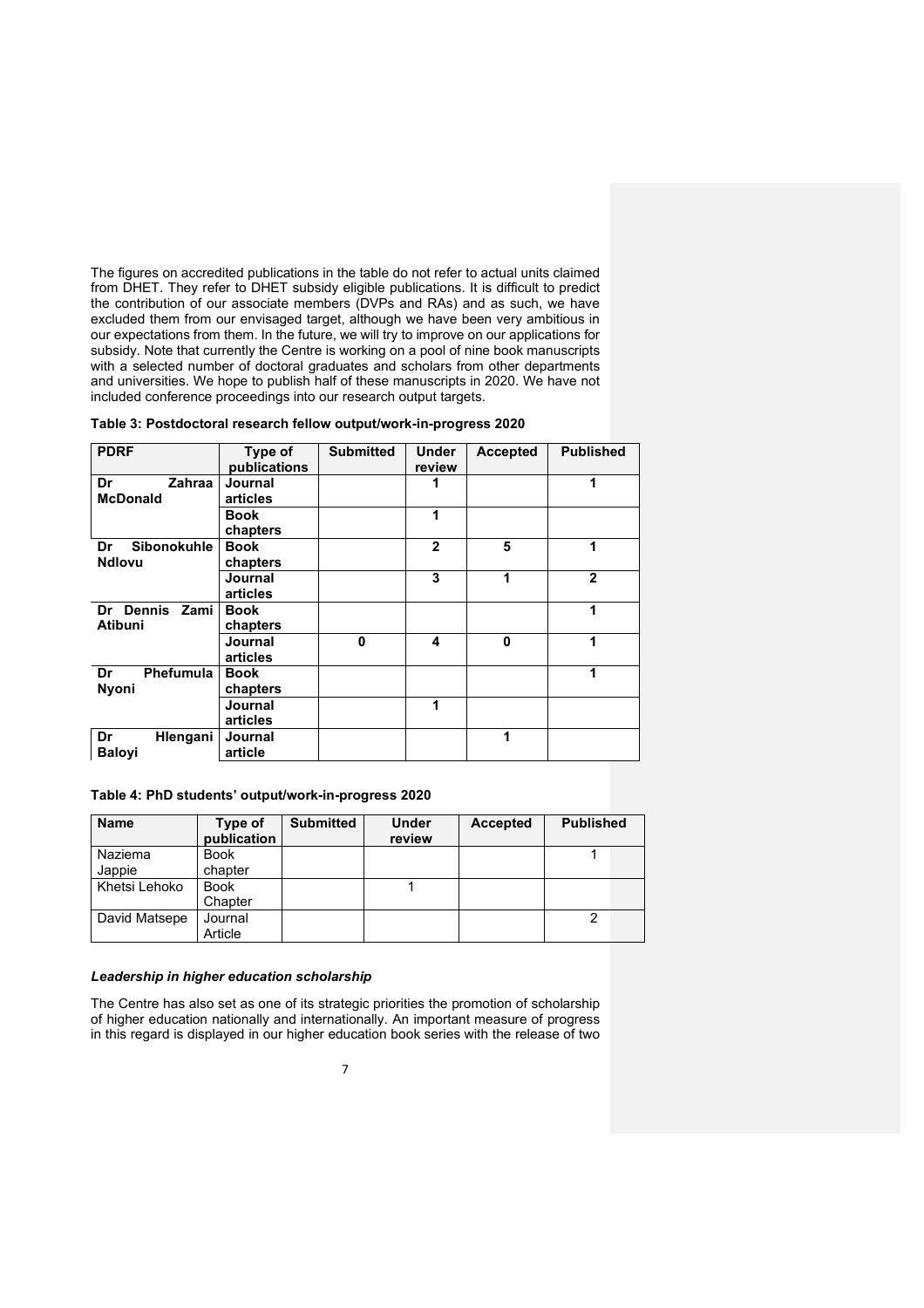important titles and two more to be published in 2021 (see our publications list). With considerable local and international impact are our book series with Brill Sense publishers – *African Higher Education: Developments and Perspectives*, and Sun Press – *Higher Education Transformation*, which continue to grow. To the three volumes − *Knowledge and Change* Vols. I and II and *Regionalization of African Higher Education* Vol. III, we have added three new titles: Emnet T. Woldegiorgis & Christine Sherer (eds.). (2019) *Trends in Higher Education Partnerships between African and European Universities*. Brill/Sense; and Ihron Rensburg, Shireen Motala and Michael Cross (eds.). *Higher Education Transformation: Pathways to Higher Education Reform*. AHE Book Series. Brill/Sense; and Amasa Ndofirepi and Martin Musengi (eds.) *Inclusion as Social Justice: Theory and Practice in African Higher Education*. AHE Book Series. Publisher: Brill/Sense. Sun Press has also released the following volume: Andre Keet and Michael Cross (eds.). *Scholarly Engagement and Decolonisation: Views from South Africa, The Netherlands and the United States*.

## *Strengthened governance and financial sustainability*

The Centre has experienced good progress in its governance and financial sustainability endeavours. The appointment of two staff members, Prof Emnet Woldegiorgis and Dr Logan Govender, has strengthened the research capacity of AMCHES, and with the Centre now being included in the normal University budget, it has a solid financial foundation. The Centre has also attracted external funding of over R1.6 million to support its research programme. After completion of his five years as Distinguished Visiting Professor, Bruce Macfarlane has donated the honoraria and all funds generated from his research and publications to the Centre to support its research programme and the development of young scholars. The Centre has furthermore benefitted from the support and advice received from the Executive Dean of the Faculty and the University Senior Management. Finally, AMCHES remains committed to the professional development programme agreed upon with Universities South Africa (USAf).

Overall, our experience under COVID-19 has left us with important lessons: the need for a reconstituted environment that supersedes the limitations of physical space and distance to enable the full realisation of our tasks; the exploration and adoption of more suitable pedagogies and methodologies; the centrality of social justice in the form and content of our practices; and psychological and emotional preparedness to operate effectively under current circumstances, including greater degrees of discipline and self-regulation.

A more detailed account of the progress and challenges in addressing the Centre's strategic priorities in the year under review is provided below.

#### **Publications**

#### **Books**

African Higher Education Series (Editors – M. Cross, A. Keet and E. Woldegiorgis; Editorial Assistant – L. Govender)

## *Published*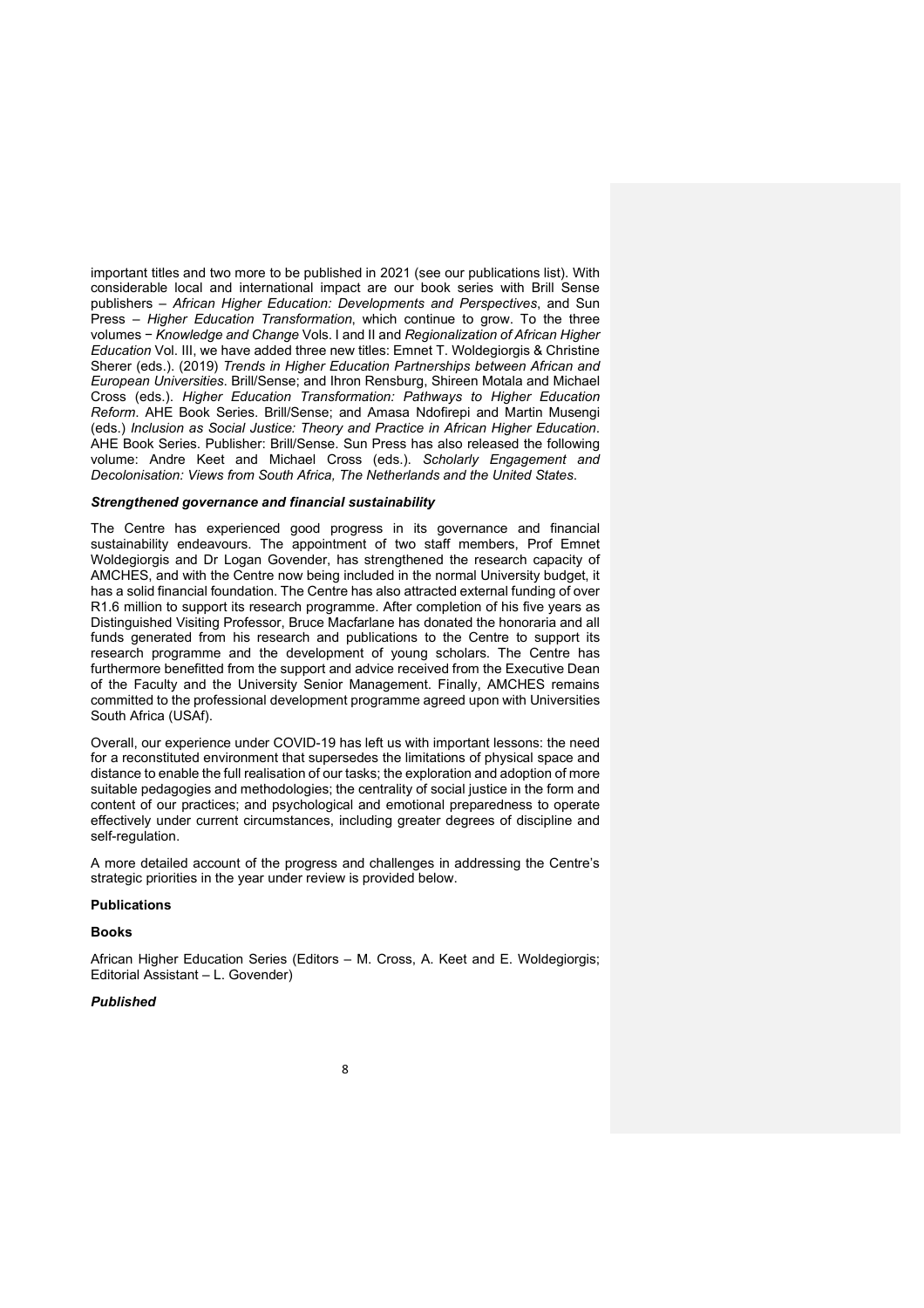Rensburg, I. Motala, S. and Cross, M. (eds.). (2020). *Transforming Universities in South Africa: Pathways to Higher Education Reform*. Leiden/Boston: BRILL Sense Publishers.

Ndofirepi, Amasa P. (2020). *Inclusion and Social Justice: Theory and Practice in African Higher Education*. Leiden/Boston: Brill Sense Publishers.

Muna, N. and Assié-Lumumba N'Dri, T. (eds). (2020). *Education and Development Outcomes for Equality and Governance in Africa*. New York: Palgrave.

Muna, N. and Assié-Lumumba N'Dri, T. (eds). (2020). *Education and the Development of Human Capital: Outcomes for Equity and Governance in Africa.* New York: Palgrave Macmillan.

#### *Forthcoming*

Gwaravanda, Ephraim, T. & Ndofirepi, Amasa P. (eds.). *African Higher education in the 21st Century: Epistemological, Ontological and Ethical Perspectives.* Leiden/Boston: Brill Sense, September 2020.

Seale, O. *Deanship in the South: Bridging Troubled Waters.* Leiden/Boston: Brill Sense.

Cross, M., Long M.C., Ndlovu S. & Nyoni P. *Transformative Curricular, Pedagogies and Epistemologies: Teaching and Learning in Diverse Higher Education Contexts.* Leiden/Boston: Brill Sense.

African Higher Education Transformation Series (Editors – Andre Keet and M. Cross; Editorial Assistant – J.B. du Preez)

#### *Published*

Maurice Crul, Liezl Dick, Halleh Ghorashi & Abel Valenzuela. (2020). *Scholarly Engagement and Decolonisation: Views from South Africa, The Netherlands and the United States*. Stellenbosch: African Sun Media.

Rensburg, I. *Serving higher purposes* – *University mergers in post-apartheid South Africa*. Stellenbosch: African Sun Media.

#### **Other books (forthcoming)**

M. Cross, L. Govender & A. Essop (eds.). *The South African Democratic Teachers' Union (SADTU) and the Struggle for Professional Unionism*. UKZN Press.

N'Dri T. Assié-Lumumba, Kanishka Bedi, Michael Cross & Yatigammana Ekanayake (eds.). *Ubuntu and Comparative Education and International Education for Peace*. WCCES Series. Leiden/Boston: Brill.

N'Dri T. Assié-Lumumba *(Ed). African Renaissance onwards the 21st Century: Endogeneity, Historical Contingencies, and Purposeful Fusion by Education.* Africa World Press & Red Sea Press.

Soudien, C., Kallaway, P., Cross P. & Fischer, C. (2021). 'Incindi ye Khala' – A Bitter Harvest: 350 Years of Formal Schooling in South Africa. Under review.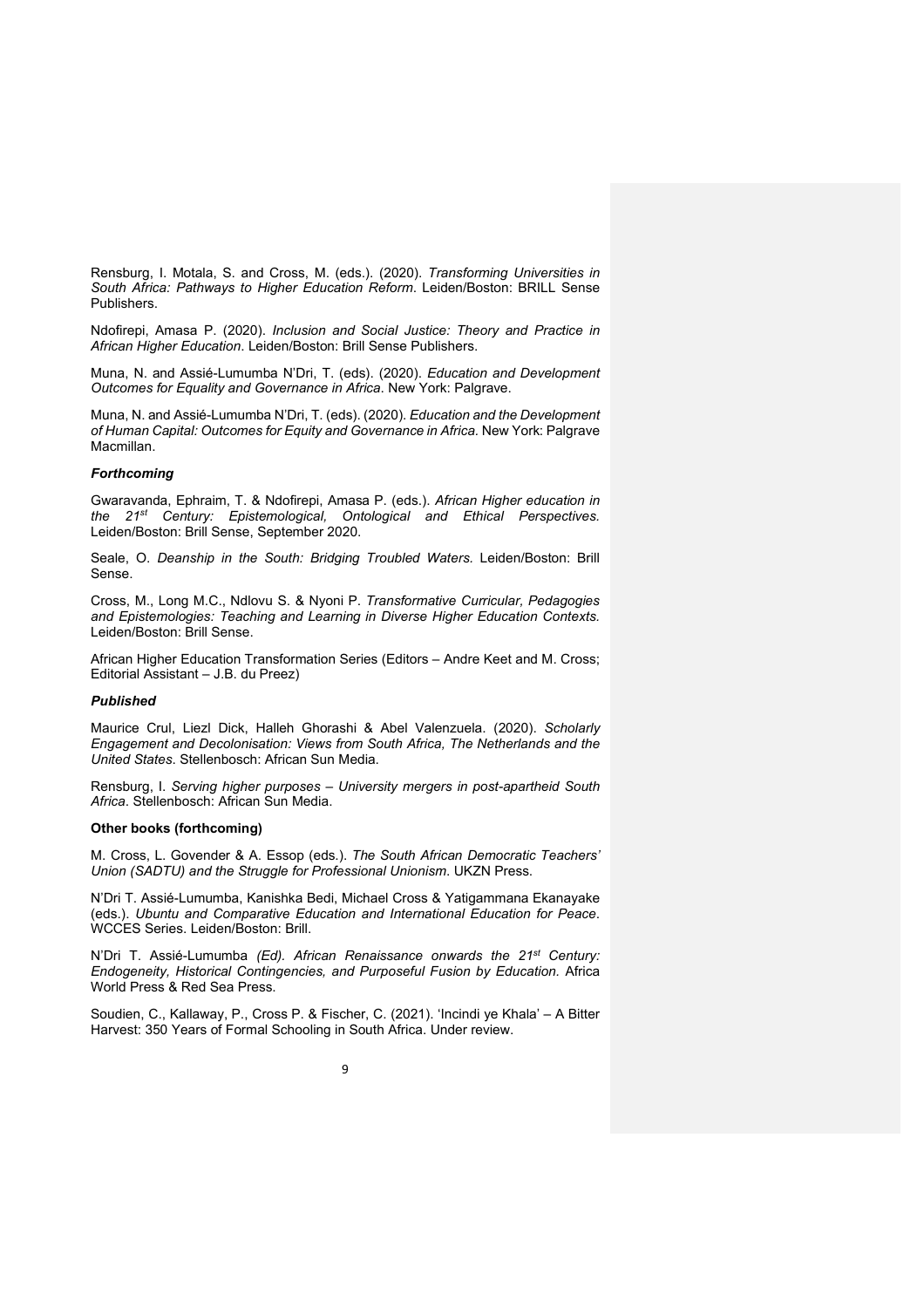Woldegiorgis, E.T., Turner, I. & Brahima, A. (Eds.). (2020). *Decolonisation of Higher Education in Africa: Perspectives from Hybrid Knowledge Production*. Routledge.

## **Book Chapters**

## *Published*

Adem, S. (2020). Reason and Number: African Reflections on Japan. In R Anthony and Ruppert U (eds.). *Reconfiguring Transregionalisation in the Global South: African Asian Encounters.* Palgrave Macmillan.

Assie-Lumumba, N'Dri T*. (*2020). The African University Tradition: A Historical Perspective in Manja Klemenčič (ed.) *Mass and Elite Higher Education Systems in 21st Century* section of the *Encyclopedia of International Higher Education Systems and Institutions,* Springer, 2018. (https://meteor.springer.com/login.jsf), Netherlands: Springer, 2020.

Assie-Lumumba N'Dri T. (2020). Series Introduction. In Zehavit Gross (ed.). *Migrants and Comparative Education,* Leiden and Boston: Brill Sense, 2020, pp. ix-xiii.

Assie-Lumumba N'Dri T. (2020). Freire and Africa: A focus and impact in Education, with Yusef Waghid and José Cossa, in Torres, C.A. (ed.). *The Wiley Handbook on Paulo Freire,* Oxford: Wiley Publisher, 2019, pp. 149-166

Cross, M. & Cross, M. Jr. (2020). Migration, Xeno/Afrophobia and Human Rights in South Africa*.* In Z Gross (ed.), *Migrants and Comparative Education: Call to Re/Engagement*. Brill Sense Publishers.

Cross, M. & Motala, S. (2020). Introduction. In Rensburg, I., Motala, S & Cross, M (eds.). *Transforming Universities in South Africa: Pathways to Higher Education.* Brill Sense Publishers.

Rensburg, I. (2020). Transformation of Higher Education in South Africa, 1995-2016: Current Limitations and Future Possibilities. In Rensburg, I., Motala, S. and Cross, M. (eds.). *Transforming Universities in South Africa: Pathways to Higher Education.* BRILL Sense Publishers.

Rensburg, I. (2020). Global Africa: Nelson Mandela and the Meaning of Decolonising Knowledge and Universities, In Rensburg, I., Motala, S. and Cross, M. (eds.). *Transforming Universities in South Africa: Pathways to Higher Education.* Brill Sense Publishers*.*

Rensburg, I. (2020). South Africa's Opportunity: Crafting a Differentiated Higher Education System. In Rensburg, I., Motala, S. and Cross, M. (eds.). *Transforming Universities in South Africa: Pathways to Higher Education.* Brill Sense Publishers*.*

Motala, S. (2020). General Trends and impact of the Internationalisation of Higher Education in South Africa. In Rensburg, I., Motala, S. & Cross, M. (eds.). *Transforming Universities in South Africa: Pathways to Higher Education.* Brill Sense Publishers*.*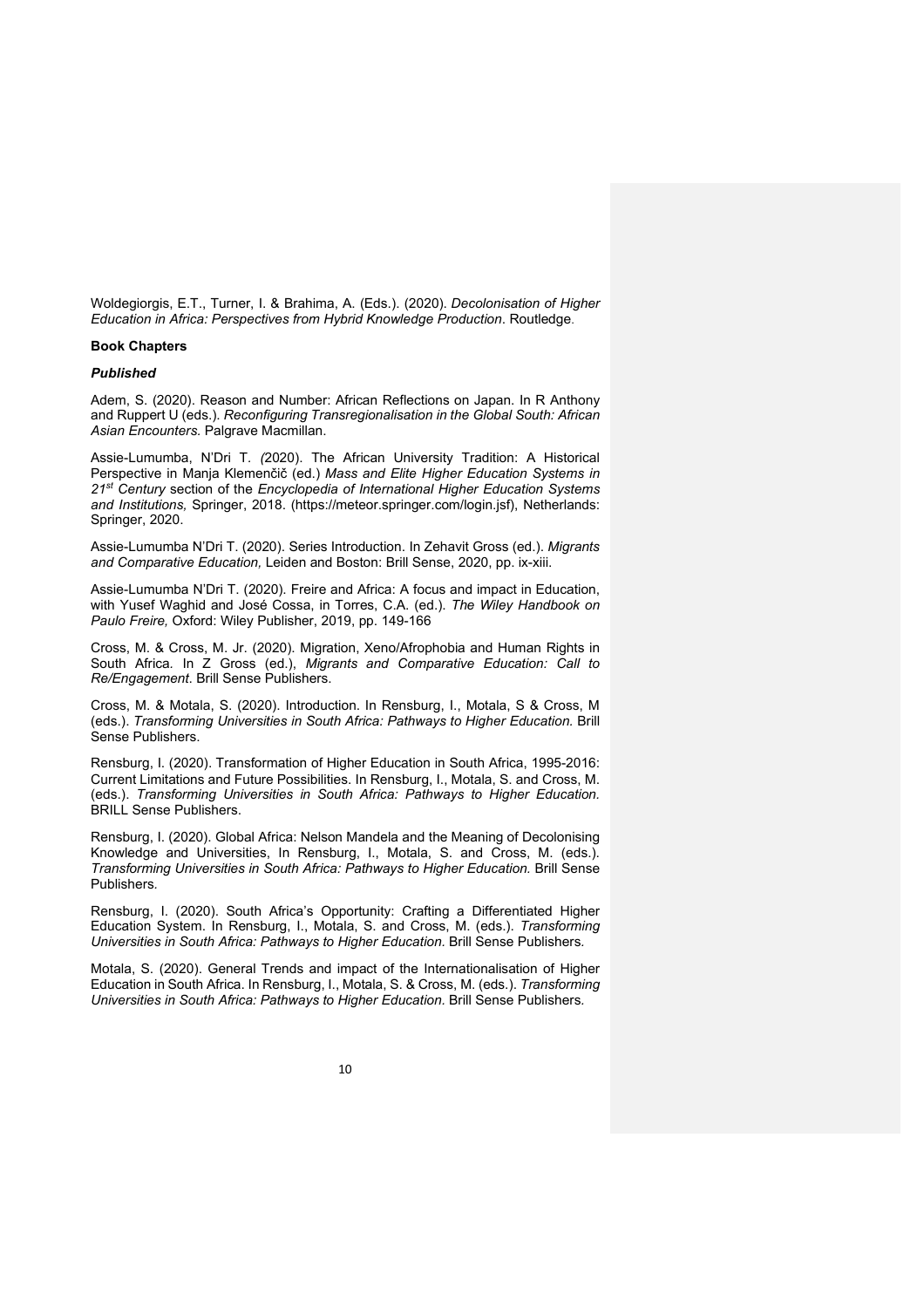Motala, S. & Rensburg I. (2020). Conclusion. In Rensburg, I., Motala, S. and Cross, M. (eds.). *Transforming Universities in South Africa: Pathways to Higher Education.* Brill Sense Publishers.

Cross, M. (2020). Decolonising Universities in South Africa: Backtracking and Revisiting the Debate. In Rensburg, I., Motala, S. and Cross, M. (eds.). *Transforming Universities in South Africa: Pathways to Higher Education.* Brill Sense Publishers*.*

Ndofirepi, Amasa P. and Musengi, M. (2020). Deciphering the Conversations. In A.P. Ndofirepi and M. Musengi (eds.). *Inclusion as Social Justice: Theory and Practice in African Higher Education.* Brill Publishers.

Ndofirepi, Amasa P., Mathebula T. and Gwaravanda, Ephraim T. (2020). On Relevance: A Critique of Knowledge Processes in African University. In A.P. Ndofirepi and M. Musengi (eds.). *Inclusion as Social Justice: Theory and Practice in African Higher Education.* Brill Sense Publishers.

Ndofirepi, Amasa P. and Gwaravanda, Ephraim T. (2020). Inclusion and Social Justice: Creating Space for Africa Epistemologies in the African University. In A.P. Ndofirepi and M. Musengi (eds.). *Inclusion as Social Justice: Theory and Practice in African Higher Education.* Brill Sense Publishers.

Ndofirepi, Amasa P. and Ndofirepi, Elizabeth S. (2020). Epistemic Insolence in the African University: An Anti-Colonial Quest for Liberated Intellectual Spaces. In A.P. Ndofirepi and M. Musengi (eds.). *Inclusion as Social Justice: Theory and Practice in African Higher Education.* Brill Sense Publishers.

Ndofirepi, Amasa P. and Musengi, M. (2020). Lessons, Challenges and Opportunities for Inclusive Higher Education. In A.P. Ndofirepi and M. Musengi (eds). *Inclusion as Social Justice: Theory and Practice in African Higher Education.* BRILL Sense Publishers.

Ndlovu, S. (2020). Obstacles for students with disabilities in accessing higher education in South Africa. In A. Ndofirepi and M. Musengi (eds.). *Inclusion as Social Justice: Theory and Practice in African Higher Education.* Brill Sense Publishers*.*

Ndlovu, S. (2020). Challenges confronting students with disabilities in research engagement in South Africa. In Z. Atibuni (ed.). *Postgraduate Research Engagement in Low Resource Settings*: *Emerging Research and Opportunities (pp*. 129-149). IGI Hershey, PA: Global Publishers. doi:10.4018/978-1-7998-0264-8.

Ndlovu, S. (2020). Obstacles for students with disabilities in the supervision process at postgraduate levels in South Africa. In Z. Atibuni (Ed.), *Postgraduate Research Engagement in Low Resource Settings*: *Emerging Research and Opportunities* (pp. 246-263) IGI Hershey, PA: Global Publishers. doi:10.4018/978-1-7998 -0264-8.

Nyoni, P. (2020). Pedagogy and Agency in Postgraduate Student Supervision in a Rural South African University. In Dennis Zami Atibuni (ed.). *Postgraduate Research Engagement in Low Resource Settings*, IGI Global, pp. 296-316.

## **Forthcoming**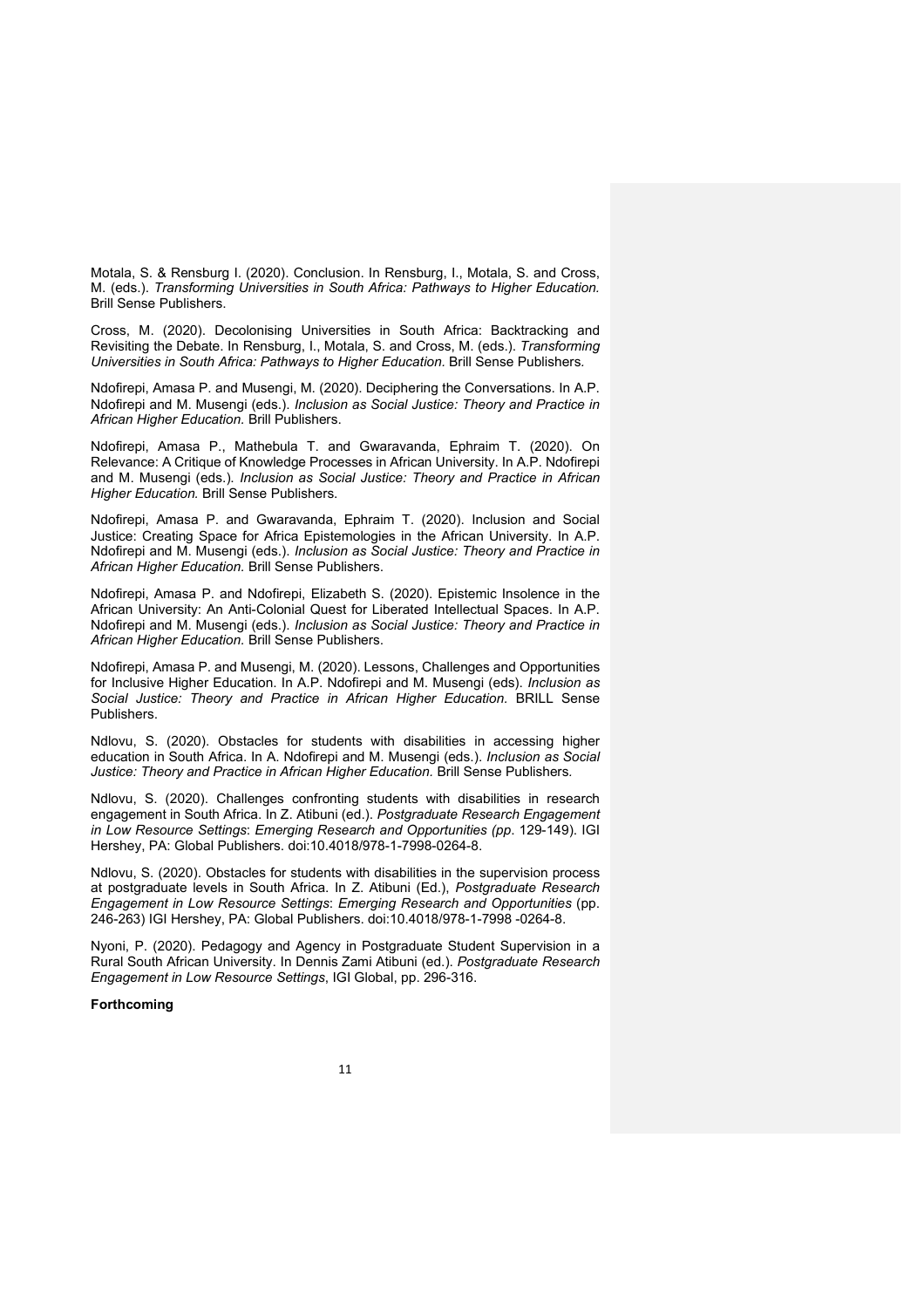Cross, M. Transition, reform or transformation? Mapping out the discursive space of African Renaissance in African higher education. In N.T. Assie-Lumumba (ed.). *African Renaissance onwards the 21st Century: Endogeneity, Historical Contingencies, and Purposeful Fusion by Education.* Africa World Press & Red Sea Press.

Ndofirepi, E. & Cross, M. (2020). Beyond Classroom Pedagogies: Embracing studentdriven activities in students' social and intellectual development in South African higher education. In N.T. Assie-Lumumba, B. Kanisha, M. Cross & E. Yatigammana (eds.). *Ubuntu, Comparative Education and International Education for Peace.* Brill Sense Publishers.

Ndlovu, S. Humanity and ableism: Construction and deconstruction of disability. In M. Steyn & W. Mpofu (eds.). *Doing human.* Wits Press.

Ndlovu, S. Challenges of Universal Design in South African higher education. In Gwaravanda, E. & Amasa P. & Ndofirepi, A.P. (eds.). *African Higher Education in the 21st Century.* Brill Sense Publishers.

Ndlovu, S. 'Patched onto the system' Students with disabilities' inclusion in teaching and learning in South Africa. In Cross, M., Long, C., Ndlovu, S. & Nyoni, P. (eds.). *Transformative curricula, pedagogies and epistemologies: Teaching and learning in diverse higher education contexts.* Brill Sense Publishers.

Ndlovu, S. Throughput in higher learning: The case of students *with disabilities in South African higher learning.* In D. Chiwandikire (ed.). *Making the Disability Circle Bigger*. Unisa Press.

Ndlovu, S. Inclusion of students with disabilities in the United Kingdom: Lessons for South Africa. In N'Dri T. Assié-Lumumba, Kanishka Bedi, Michael Cross and Yatigammana Ekanayake, *Ubuntu and Comparative Education and International Education for Peace*. Brill Sense Publishers.

Nyoni, P. Myths Surrounding the Extended Curriculum in South Africa's Higher Education Sector. In Michael Cross, Margaret Caroline Long, Sibonokuhle Ndlovu & Phefumula Nyoni (eds.). *Transformative Curricula, Pedagogies and Epistemologies: Teaching and Learning in Diverse Higher Education Contexts*.

Nyoni, P. University lecturers as agents of change and social justice within a rural South African context. In Alfred Masinire & Amasa P. Ndofirepi (eds.). *Rurality and Social Justice in the 21st Century African Higher Education: some theoretical and practical debates*.

Nyoni, P.N. Ubuntu Philosophy and the Gender Crisis within South Africa's Higher Education Sector. In N'Dri T. Assié-Lumumba, Kanishka Bedi, Michael Cross and Yatigammana Ekanayake, *Ubuntu and Comparative Education and International Education for Peace*. BRILL Sense Publishers.

Woldegiorgis, E.T. The Emergence of Decolonisation Debates in African Higher Education: A Historical Perspective. In A. Brahima, I. Turner & E. T. Woldegiorgis. *Decolonisation of Higher Education in Africa: Perspectives from Hybrid Knowledge Production (pp. XXX - XXX). Abingdon: Routledge.*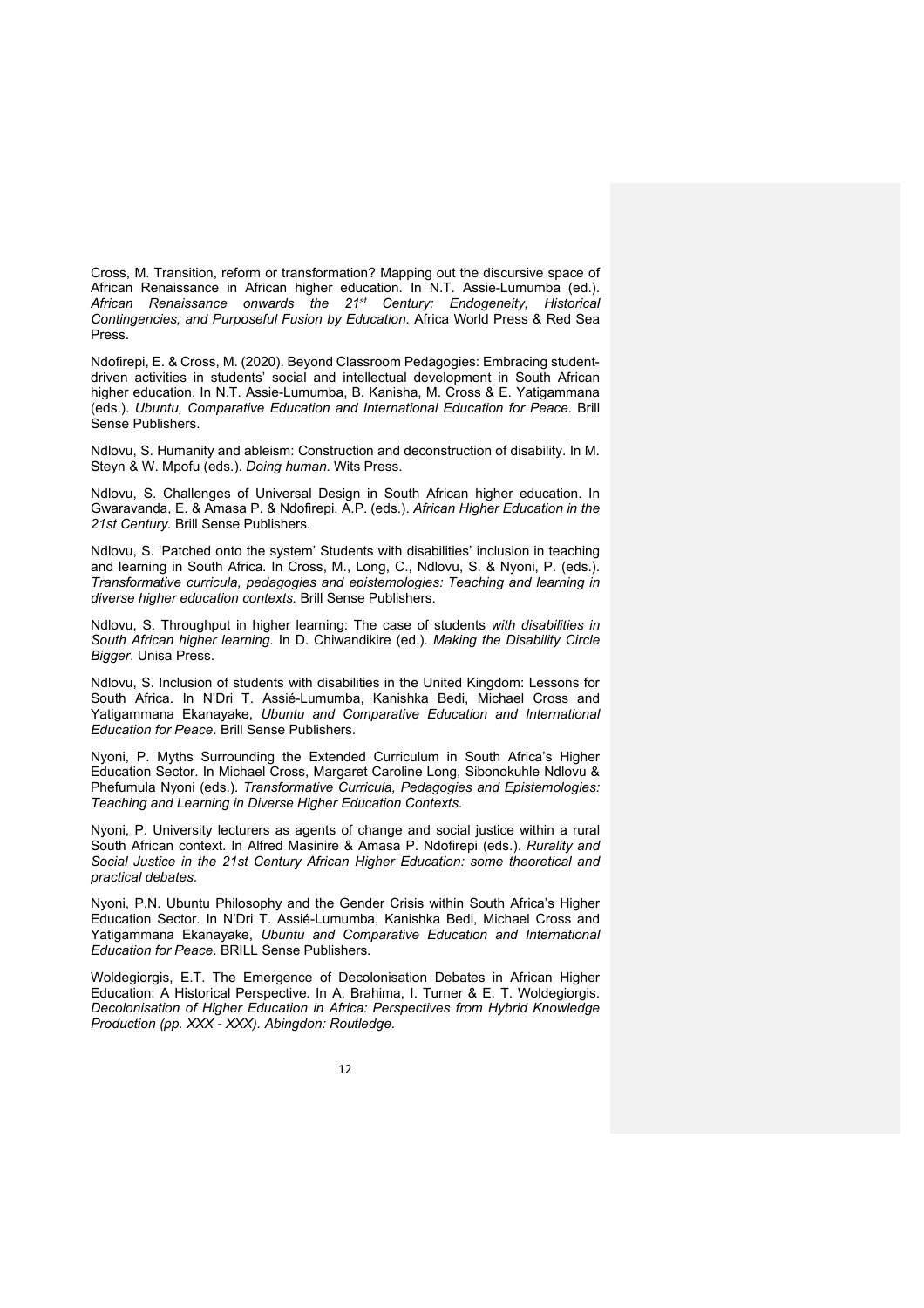Woldegiorgis, E.T. (2021). Re-Thinking Inclusive Higher Education for Students with Disabilities: A Proactive Approach Towards Epistemic Access in Ethiopia. In *Social, Educational, and Cultural Perspectives of Disabilities in the Global South* (p. 235-250). IGI Global.

Woldegiorgis, E. Decolonizing the African Union Regional Higher Education Policy: A Tentative Approach against Neo-colonial Entanglement. In A.P. Ndofirepi, S. Vurayai & G. Erima. *Unyoking African University Knowledges: Voices from the Subaltern* (pp. XXX - XXX)

## **Journal articles**

#### *Published*

Nyoni, P. (2020). The paradox of internationalising higher education through Ubuntu philosophy, *Indilinga-Journal of Indigenous Knowledge Systems*, 19(1): 110-125

Nyoka, B. 2020. Mafeje on Black Struggles in South Africa: History and Theory, *Social Dynamics*, 46(1): 50-66.

Assie-Lumumba, N'Dri T. (2020). An Audacious and Imperative Global Social Contract for the Collective Good, an essay review of the Comparative and International Education Society's George F. Kneller Keynote Lecture, A Call for Action to Achieve Sustainable Development Goal 4, by Jeffrey Sachs, *Comparative Education Review*, 64(1), February 2020: 153-155.

Macfarlane, B. and Eriksen, M. (2020). The right to teach in higher education: A Humboldtian perspective, *Educational Theory and Practice in Education*, DOI: 10.1080/00131857.2020.1783245.

Macfarlane, B. (2020). Myths about students in higher education: separating fact from folklore, *Oxford Review of Education*, DOI: 10.1080/03054985.2020.1724086

#### *Forthcoming*

Woelert, P. (2020). Key selection criteria as administrative devices: An investigation of academic bureaucratization at Australian universities. Science and Public Policy.

Woelert, P., Lewis, J.M. & Le, A.T.P. (2020). Formally alive yet practically complex: An exploration of academics' perceptions of their autonomy as researchers. Higher Education Policy.

Woldegiorgis, E. T. (2020). Decolonising a higher education system which has never been colonised'. *Educational Philosophy and Theory*, 1-13.

Woldegiorgis, E.T. & Cross, M. [Review of the book *Re-visioning Education in Africa: Ubuntu-Inspired Education for Humanity*, by Takyi-Amoako, E.J. & Assié-Lumumba, N.T. (eds.). Global Comparative Education: *Journal* of the World Council of Comparative Education Societies (*WCCES*).

#### **Technical Reports**

## *Published*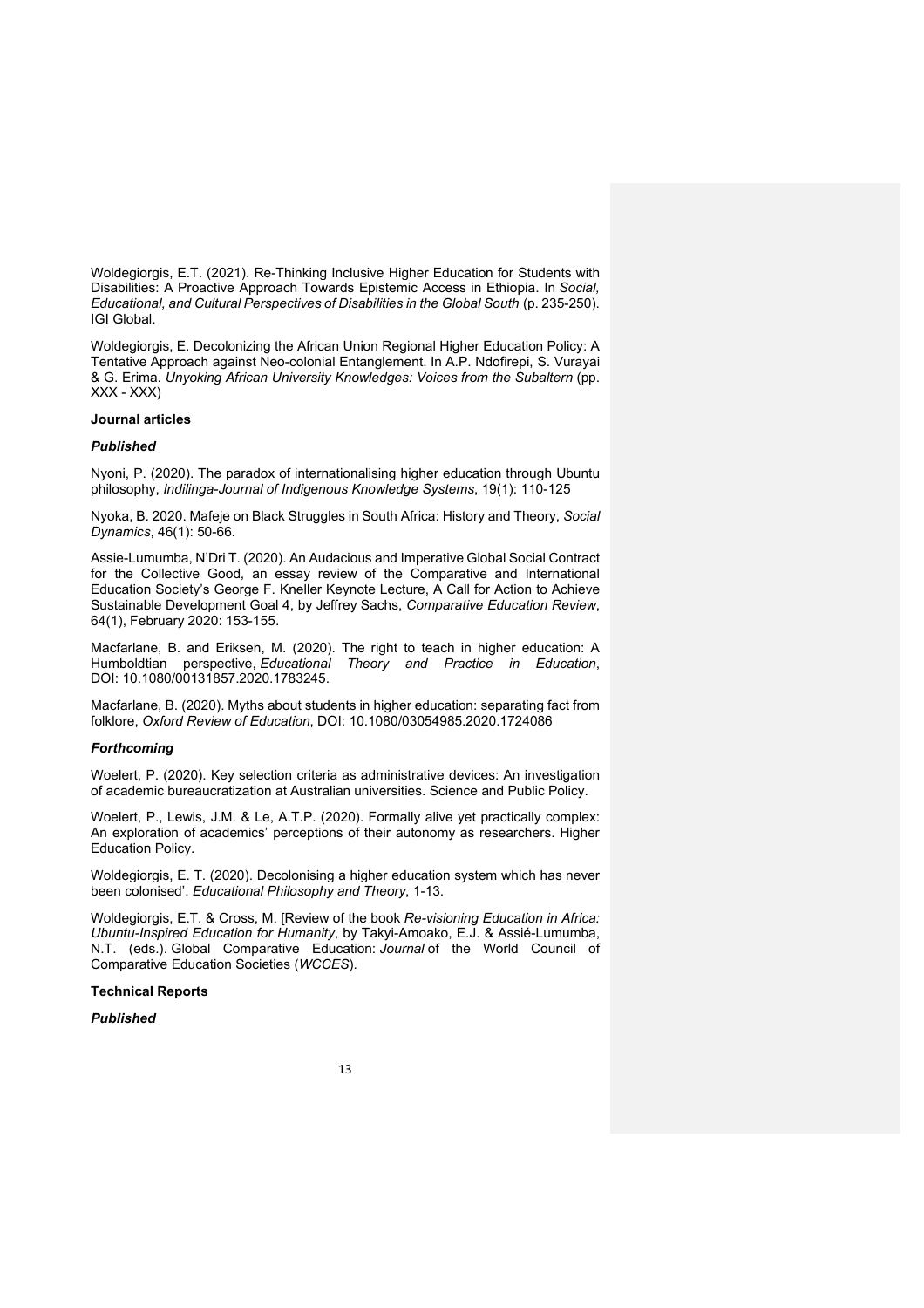Essop, A. (2020) *The Changing Size and Shape of the Higher Education System in South Africa, 2005-2017.* Ali Mazrui Centre for Higher Education Studies, University of Johannesburg.

Cross, M. and Kulati, T. (2020) *The Policy and Regulative Context of Higher Education in SA.* Ali Mazrui Centre for Higher Education Studies, University of Johannesburg.

Woldegiorgis, E.T. (2020). Mapping Higher Education Public Policy in Africa (MHEPPA).

## **RESEARCH TRAINING/SCHOLARSHIP DEVELOPMENT INITIATIVES**

#### **Seminar Series**

In 2020, AMCHES organised several online seminars.

#### **Writing retreats**

Due to the COVID-19 pandemic, no writing retreats were organised.

## **Writing for publication workshops and working groups**

Writing for publication workshops are targeted at doctoral and postdoctoral students of the Faculty of Education to enable them to produce good quality scholarly work, particularly journal articles publishable in the journals accredited by the Department of Higher Education and Training. We already have evidence of success in this regard.

In 2020, workshops were suspended due to staffing challenges and the COVID-19 pandemic.

#### **Tuesday meetings and Thursday seminars**

The Tuesday work-in-progress meetings are aimed at affording the Centre's doctoral students and PDRFs in particular an opportunity to meet, discuss their research and share challenges and strategies under supervision of senior scholars. The Thursday seminars provide all members of the Centre, especially PDRFs and doctoral students, a platform to present their finished research output and receive advice and feedback.

The table below provides details of the several scholarship development and training activities for 2020.

#### *Table 4: Postgraduate, postdoctoral and staff internal seminars and presentations*

| Date of event<br>∣ Venue        |                          | <b>Topic</b>                                                                           | <b>Presenter</b>      |
|---------------------------------|--------------------------|----------------------------------------------------------------------------------------|-----------------------|
| Virtual seminar<br>30 July 2020 |                          | Literature review of a study<br>on epistemic access and<br>success in higher education | Dr Sibonokuhle Ndlovu |
| 18<br>2020                      | August   Virtual seminar | Size and Shape of Higher   Mr Ahmed Essop<br>Education in South Africa<br>(2005-2017)  |                       |
| 03<br>March<br>2020             | Tuesday seminar          | Beyond the Basics: An<br>Evaluation of the<br>University of Zimbabwe's                 | Ms Tendayi Dzinoreva  |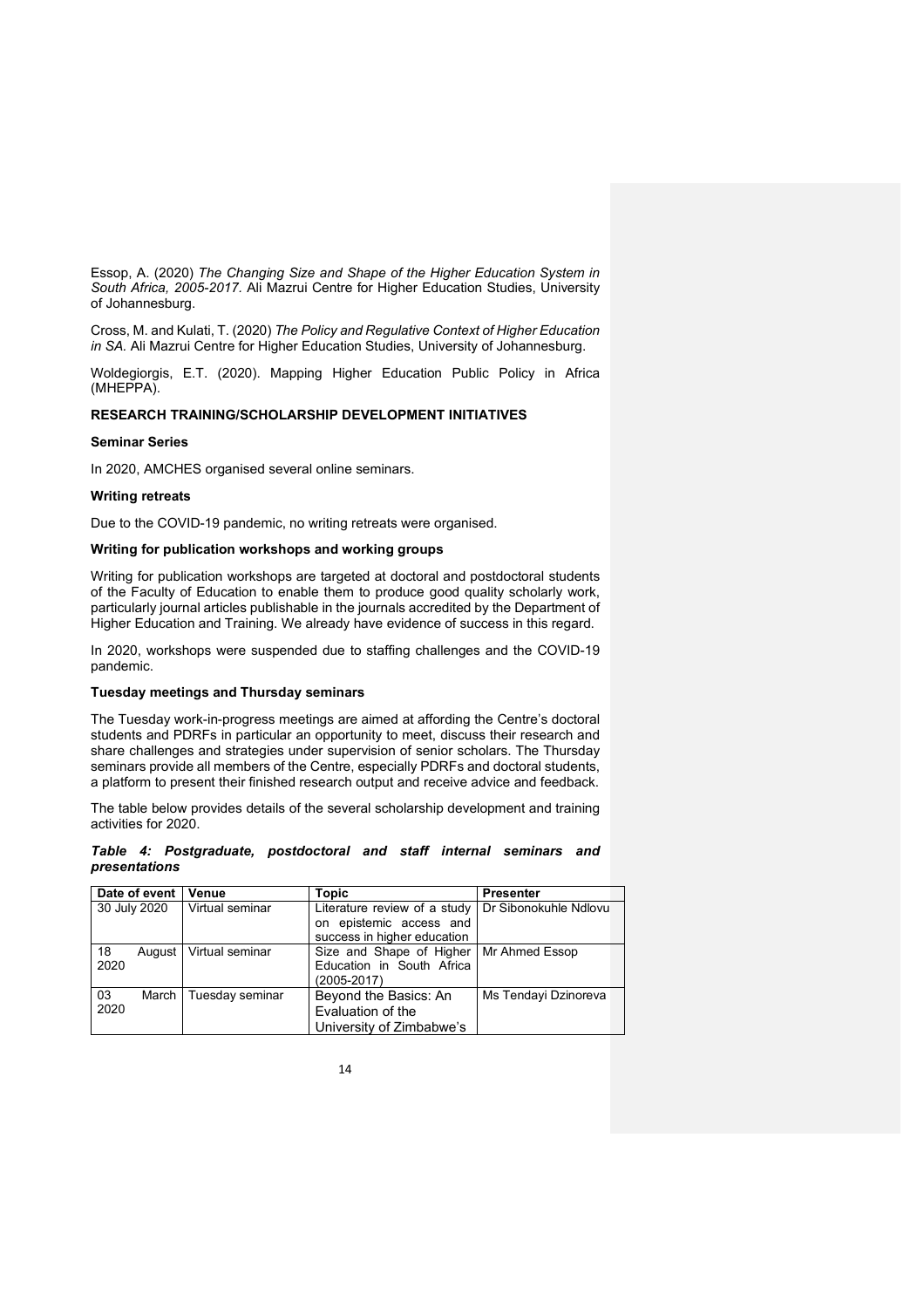| Date of event<br>Venue |                 | Topic                                                                                                                                     | <b>Presenter</b> |
|------------------------|-----------------|-------------------------------------------------------------------------------------------------------------------------------------------|------------------|
|                        |                 | Department of Teacher<br><b>Education ICT Curriculum</b>                                                                                  |                  |
| 06<br>October<br>2020  | Tuesday seminar | Society, state and<br>schooling:<br>Dysfunctionality of<br>schools as organizations<br>in Sekhukhune district<br>(Limpopo) in perspective | Mr Peter Mashilo |

AMCHES staff, doctoral students, PDRFs and research associates made several conference presentations, which resulted in written outputs as reflected in Table 5.

#### **Table 5 Conference attendance 2020**

| Name                       | Conference                                                                                                                                     | Paper presented                                                                                                                    | <b>Outcome</b>                    |                                                                |
|----------------------------|------------------------------------------------------------------------------------------------------------------------------------------------|------------------------------------------------------------------------------------------------------------------------------------|-----------------------------------|----------------------------------------------------------------|
| <b>M</b> Cross             | University of the<br>Witwatersrand,<br>School<br>Education<br>Research<br>14<br>Weekend,<br>August 2020                                        | Researching<br>Higher<br>Education in Africa as a<br>of Process of Meaning-making:<br>Theoretical and Conceptual<br>Considerations | article<br>Journal<br>(submitted) |                                                                |
| L Govender                 | MISTRA Online<br>Roundtable<br>Webinar: Current<br>challenges facing<br>basic education<br>and the impact of<br>COVID-19,<br>19<br>August 2020 | COVID-19 and the return to<br>school: Teacher-unions and<br>the state in the management<br>of the pandemic                         | Book<br>chapter<br>(accepted)     |                                                                |
| ET.<br><b>Woldegiorgis</b> | Africa Knows!, 2<br>December 2020-<br>28 February<br>2021                                                                                      | The<br>of<br>Emergence<br>Decolonisation Debates in<br>African Higher Education                                                    | Conference<br>proceeding chapter  | Commented [11]: Please fix column where Emnets<br>name appears |

# **POLICY DIALOGUE AND NETWORKING**

In addition to presentation of papers at major scientific meetings, the Centre continues to consolidate national and international networks. Researchers across the Faculty have participated in some of our projects and in our scholarship development programmes. The Centre's continued collaboration with the Johannesburg Institute for Advanced Studies (JIAS) and the UJ Postgraduate School has also strengthened the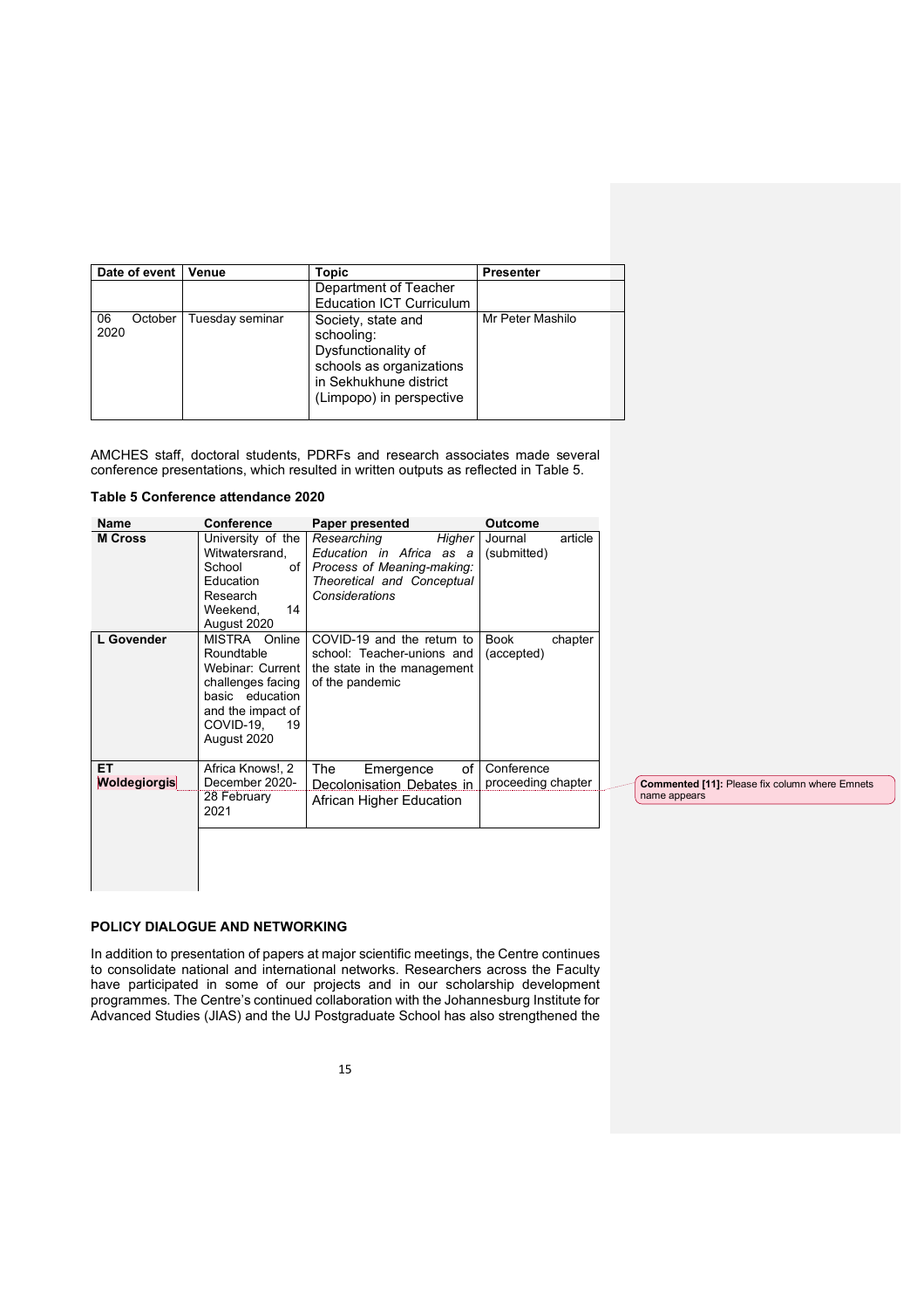Centre's programmes beyond the University, while collaboration with the Centre for Critical Studies at the Nelson Mandela University (NMU) continued in 2020.

Internationally, our links with major African research networks, such as CODESRIA and OSREA, and membership of international associations, including African Network for Internationalisation of Education (ANIE), Comparative and International Education Society (CIES), and the World Congress of Comparative Education Societies (WCCES), continued to grow. Facilitating this process is our representation in the WCCES Research Committee and the Education and Peace Committee, as well as in the CIES Higher Education and BANTABA interest groups. BANTABA is an Africa interest group and network of scholars within the CIES. The Centre also joined the Epistemologies of the South Forum (under the Latin American Social Sciences Council − CLACSO), which brings together scholars interested in exploring alternative and context sensitive epistemologies and pedagogies. The book series projects have elevated the profile of the Centre in providing leadership in scholarship development across the continent.

## **PROFESSIONAL DEVELOPMENT**

The Centre has launched a new initiative for a master's and doctoral programme in Higher Education Studies that will expand the horizon of theoretical, empirical, and policy reflections in the field. Significant progress was made with the preparation of a proposal and short learning programmes (SLPs) for the master's degree component. It will be both policy and research-based master's and doctoral training that will allow graduates to forge careers in and outside of academia. This innovative programme is designed to prepare the next generation of scholars, researchers, policy advocates, and leaders in the field of higher education in Africa and beyond. The proposed programme will combine and accommodate blended approaches, integrating both online delivery components and on-campus engagements to meet the needs of learners and the goals of the course.

AMCHES has established an internship initiative, led by Dr Zahraa McDonald (PDRF). In 2020, six Sociology Honours students from UJ's Department of Sociology were accommodated for their internship programme. AMCHES provides valuable workrelated experience to the students. It was clear from their inputs that they hoped to acquire useful experience in a research environment so that they could consider research as a possible career option.

Prof Cross and Dr Govender delivered the online MEd course Curriculum and Educational Change module, part of UJ's Master's programme in Education Curriculum Studies. This was under Phase 4 lockdown of the COVID-19 pandemic in the second quarter of 2020.

Despite the delay in the implementation, AMCHES remains committed to the professional development programme agreed upon with Universities South Africa (USAf). The programme involves a multiplicity of service providers across the country with the support of DHET.

#### **STRENGTHENED GOVERNANCE AND FINANCIAL SUSTAINABILITY**

The appointment of two staff members, Prof Emnet Woldegiorgis and Dr Logan Govender, has strengthened the research capacity of AMCHES. The Centre has now